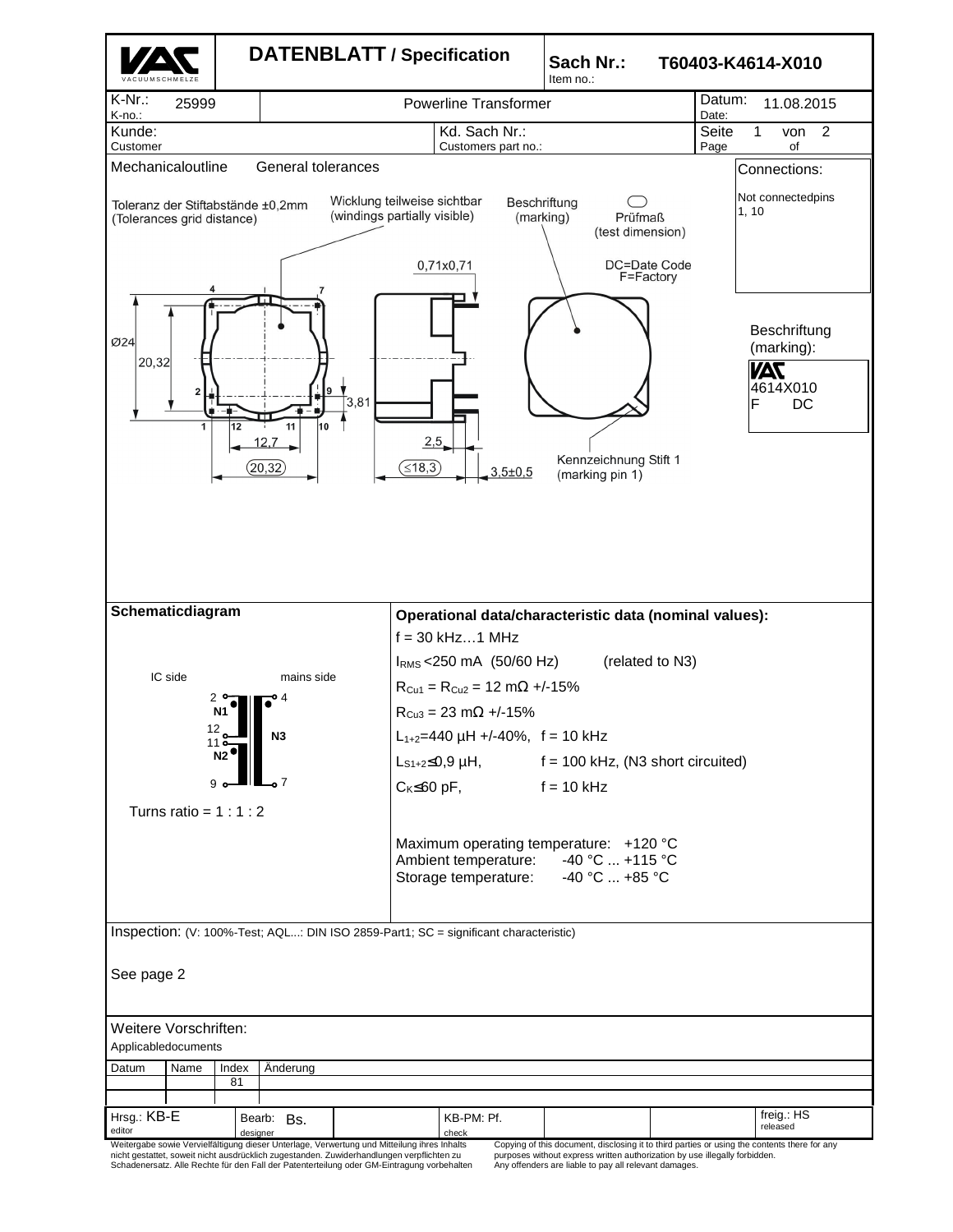|                                                                                                                                                                                                                                                                                                                                  |                                                                                             | <b>DATENBLATT / Specification</b> |                                                                                              |                                      | Sach Nr.:<br>Item no.:      | T60403-K4614-X010                                                                                                      |  |
|----------------------------------------------------------------------------------------------------------------------------------------------------------------------------------------------------------------------------------------------------------------------------------------------------------------------------------|---------------------------------------------------------------------------------------------|-----------------------------------|----------------------------------------------------------------------------------------------|--------------------------------------|-----------------------------|------------------------------------------------------------------------------------------------------------------------|--|
| K-Nr.:<br>K-no.:                                                                                                                                                                                                                                                                                                                 | 25999                                                                                       |                                   |                                                                                              | <b>Powerline Transformer</b>         |                             | Datum:<br>11.08.2015<br>Date:                                                                                          |  |
| Kunde:<br>Customer                                                                                                                                                                                                                                                                                                               |                                                                                             |                                   |                                                                                              | Kd. Sach Nr.:<br>Customers part no.: |                             | 2<br>von <sub>2</sub><br>Seite<br>Page<br>of                                                                           |  |
| Inspection: (V: 100%-Test; AQL: DIN ISO 2859-Part1; SC = significant characteristic)                                                                                                                                                                                                                                             |                                                                                             |                                   |                                                                                              |                                      |                             |                                                                                                                        |  |
| 1)                                                                                                                                                                                                                                                                                                                               | (V)                                                                                         | M3014:                            | $U_{p,r,m,s} = 5.1 \text{ kV}, 2 \text{ s},$<br>$U_{p,r,m,s} = 0.5 \text{ kV}, 2 \text{ s},$ | $N_{1+2}$ to $N_3$<br>$N_1$ to $N_2$ |                             |                                                                                                                        |  |
| 2)                                                                                                                                                                                                                                                                                                                               | (V)                                                                                         | M3011/1:                          | L <sub>3</sub> = 440 $\mu$ H + / - 40 %, f = 10 kHz, U <sub>AC,r.m.s</sub> = 100 mV          |                                      |                             |                                                                                                                        |  |
| 3)                                                                                                                                                                                                                                                                                                                               |                                                                                             | (AQL 0,25) M3011/2:               | $L_{S3} = \le 0.9 \mu H$ , f = 100 kHz,<br>$U_{AC,r.m.s}$ = 100 mV (N1+2 short circuited)    |                                      |                             |                                                                                                                        |  |
| 4)                                                                                                                                                                                                                                                                                                                               | (V)                                                                                         | M3011/6:                          | Polarity, Turns ratio:                                                                       |                                      | Tolerance $\pm$ 2 %<br>(SC) |                                                                                                                        |  |
| 5)                                                                                                                                                                                                                                                                                                                               | (Fix05)                                                                                     | M3290:                            | Solderability test acc. to chapter 1                                                         |                                      |                             |                                                                                                                        |  |
| 6)                                                                                                                                                                                                                                                                                                                               | (AQL 1/S4) M3200:                                                                           |                                   | Mechanical test                                                                              |                                      |                             |                                                                                                                        |  |
| Type test:                                                                                                                                                                                                                                                                                                                       |                                                                                             |                                   |                                                                                              |                                      |                             |                                                                                                                        |  |
| 1)                                                                                                                                                                                                                                                                                                                               | High voltage test according to M3014<br>$U_{p, r.m.s.} = 5.7$ kV, 1 min, $N_{1+2}$ to $N_3$ |                                   |                                                                                              |                                      |                             |                                                                                                                        |  |
|                                                                                                                                                                                                                                                                                                                                  |                                                                                             |                                   |                                                                                              |                                      |                             |                                                                                                                        |  |
| 2)                                                                                                                                                                                                                                                                                                                               | (Fix05)                                                                                     | M3292:                            | Resistance to soldering heat acc. to chapter 1                                               |                                      |                             |                                                                                                                        |  |
| <b>Applicable documents:</b><br>Designed, manufactured and tested in accordance to DIN EN 60950-1 and complies with the standards.                                                                                                                                                                                               |                                                                                             |                                   |                                                                                              |                                      |                             |                                                                                                                        |  |
| Parameters: Reinforced insulation: N1+N2 to N3 and / or Reinforced insulation: N1+N2 to N3<br>Working voltage: 450 V r.m.s.<br>Working voltage: 300 V r.m.s.<br>Overvoltage category: 3<br>Overvoltage category: 4<br>Pollution degree: 2<br>Pollution degree: 2<br>Insulation material group: 3<br>Insulation material group: 3 |                                                                                             |                                   |                                                                                              |                                      |                             |                                                                                                                        |  |
|                                                                                                                                                                                                                                                                                                                                  |                                                                                             |                                   | Housing material, casting resin and wire UL - listed                                         |                                      |                             |                                                                                                                        |  |
| Hrsg.: KB-E<br>editor                                                                                                                                                                                                                                                                                                            |                                                                                             | Bearb: Bs.<br>designer            | Weitergabe sowie Vervielfältigung dieser Unterlage, Verwertung und Mitteilung ihres Inhalts  | KB-PM: Pf.<br>check                  |                             | freig.: HS<br>released<br>Copying of this document, disclosing it to third parties or using the contents there for any |  |

Weitergabe sowie Vervielfältigung dieser Unterlage, Verwertung und Mitteilung ihres Inhalts<br>nicht gestattet, soweit nicht ausdrücklich zugestanden. Zuwiderhandlungen verpflichten zu<br>Schadenersatz. Alle Rechte für den Fall

Copying of this document, disclosing it to third parties or using the contents there for any<br>purposes without express written authorization by use illegally forbidden.<br>Any offenders are liable to pay all relevant damages.